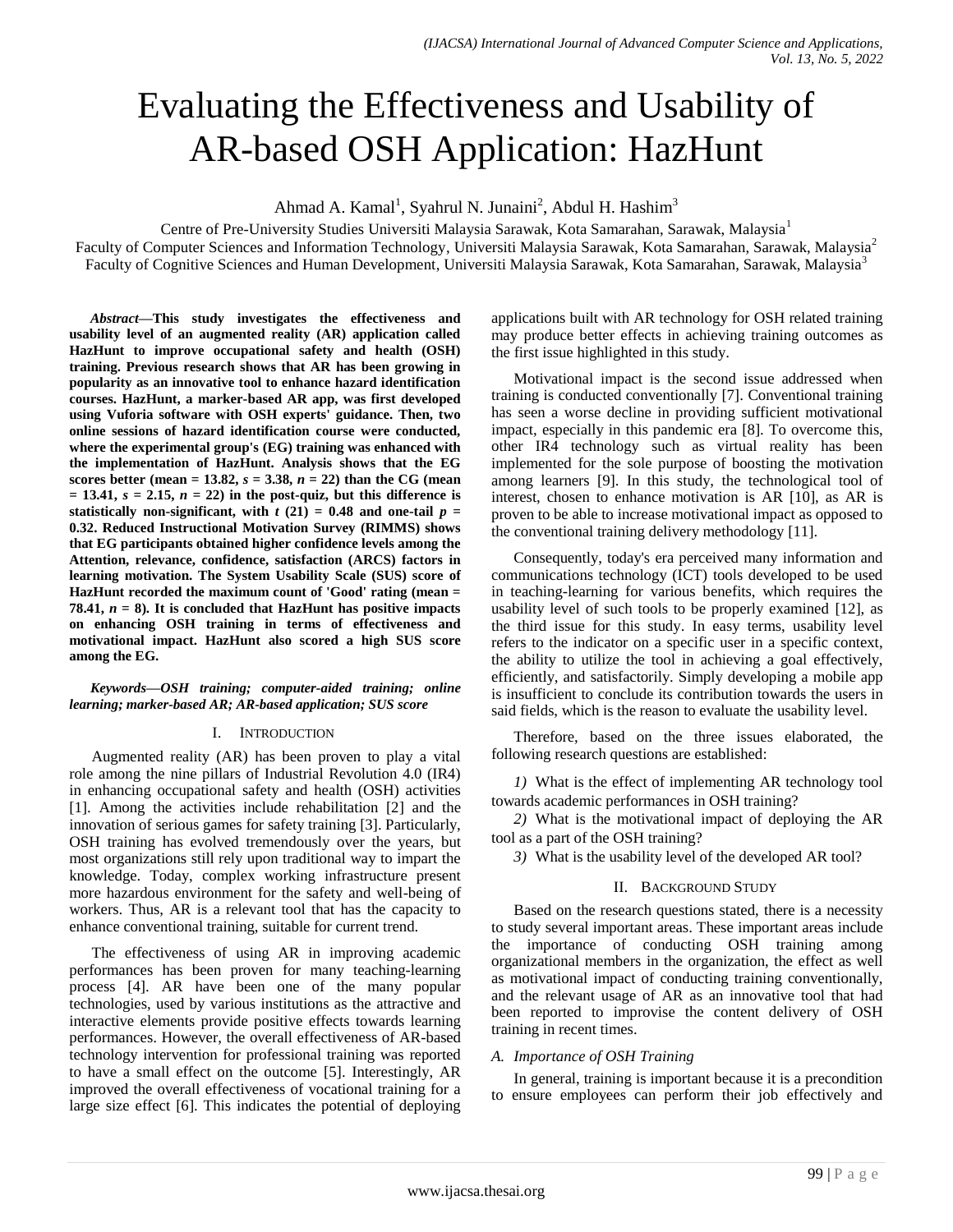efficiently and, in the context of OSH, to ensure they can perform a job safely on top of being effective and efficient. To perform a job safely, the employees must equip themselves with sufficient, suitable OSH knowledge and skills, including the knowledge of hazards and how to identify them, the skills to assess risks related to the job, and the identification of suitable control measures reduce the risks.

Clarke & Flitcroft [13] studied the impact of training intervention over 24 months period on a sample of 10 companies and found that the interventions had a significant impact on company safety culture and productivity and even reduced workplace accidents by 22% on average. They also reported a significant increase in employee motivation and safety participation. The study demonstrated that training could be one of the important factors in creating a positive OSH culture within organizations.

In addition to the inherent characteristics of training that makes it important to have a safe workplace, the provision of training is also part of the organization's legal duty stipulated in many statutory laws around the world. For instance, in the United Kingdom, the Health and Safety at Work etc. Act (1974) [14] requires the employer to provide whatever training as is necessary to ensure, so far as is reasonably practicable, the health and safety at work of their employees. Iteration of similar requirements can also be found in the United States Occupational Safety and Health Act (1970) [15] and its Standards, Australia's Work Health & Safety Act (2011) [16], India's Occupational Safety, Health and Working Conditions Code (2020) [17], Canada Labour Code (1985) [18], Japanese Industrial Safety and Health Act (1972) [15], France's Code Du Travail (Labour Code, 2015) [19] and Germany's Arbeitsschutzgesetz (Occupational Health and Safety Act, 1996) [20].

The importance of OSH training is further compounded by the establishment of government-owned or government-linked OSH training centres such as OSHA Training Institute in the United States, OSH Training Centre of Hong Kong, The Occupational Safety Training Institute of Korea and Malaysian National Institute of Occupational Safety and Health, among others.

# *B. Effect and Motivation of Conventional OSH Training*

Conventional OSH training commonly refers to a method of transferring OSH knowledge from the instructor (or trainer) to the training participants using a presentation-based lecture over one to several days' duration in a classroom setting. The variability of training delivery methods will depend on the syllabus, time allocation, the experience of instructors, the setting and location of the classroom and availability of training equipment and material. At its worst, conventional OSH training involves dry lectures coupled with PowerPoint printouts given as handouts and the use of unnecessarily long and unstimulating videos with content unrelated to the participant's learning needs [21]. Despite the many potential weaknesses and variability of conventional training, it remained popular as ever, as evidenced by the Association of Talent Development's State of The Industry report (2019) [22], citing 40% of an organization's hours were spent in a traditional classroom setting.

According to Casey, Turner, Hu & Bancroft [23], two important concepts that are relevant for OSH conventional training effectiveness are training engagement and training transfer. Training transfer is the application of learned skills, generalization to work scenarios and maintenance over time. A recent study by Aziz & Osman [24] highlighted that 98.3% of respondents used what they learned in training at their respective workplaces after training completion. The respondent of the study comprised of those who attended the Malaysian National Institute of Occupational Safety and Health (NIOSH) conventional OSH training courses.

On the other hand, training engagement involves the trainee's engagement with the training during its delivery. Safety training engagement, according to the authors, is the combination of optimal cognitive, emotional and behavioral activity that drives a trainee's motivation to learn. However, there is little research done to answer the question of how engagement can be increased and which elements of engagement are crucial within the context of different types of safety training [23].

# *C. AR as an Innovative Tool for OSH Training*

The impact of AR technology has been studied in various industrial and educational settings, such as the real estate and construction industry [25]. While AR has been applied to several applications—OSH training is one novel application. For example, Kamal et al. found that the AR-based application has increased OSH training participants' active learning behavior, engagement, and interest [26]. It has also been established that AR can aid employees in identifying possible risks and correcting them before they cause actual damage. Sports, architecture, entertainment, and health training [27] have benefited from AR-based training. AR-based training is projected to grow in popularity and functionality greatly in the next years—aligned with the explosion of mobile technology [28].

In general, AR-based training provides several possible benefits and downsides. When developing or conducting a training programme, it is critical to consider these elements to ensure that everyone participating is optimally matched for the training opportunity. For example, Vignali et al. [29] developed Wearable Augmented Reality for Employee Safety in Manufacturing Systems (W-Artemys). They intended to provide new technology assistance for enhancing employee safety while performing machine operations using AR. Additionally, it is critical to assess the performance of ARbased training tools to ensure that workers retain and implement the material. If these goals are accomplished, ARbased training may be an effective method of equipping employees with the information and skills.

Immersive environments based on AR and VR have been effectively used to train personnel in many high-risk sectors [30]. Here AR may be a helpful tool for OSH training for various reasons. First, it can aid workers in comprehending complicated procedures. Second, it can serve as a visual depiction of potentially dangerous circumstances, reinforcing safety messaging. For example, Laciok et al. [31] designed a scenario for a work-related accident using the XVR software environment. Thirdly, it can assist employees in identifying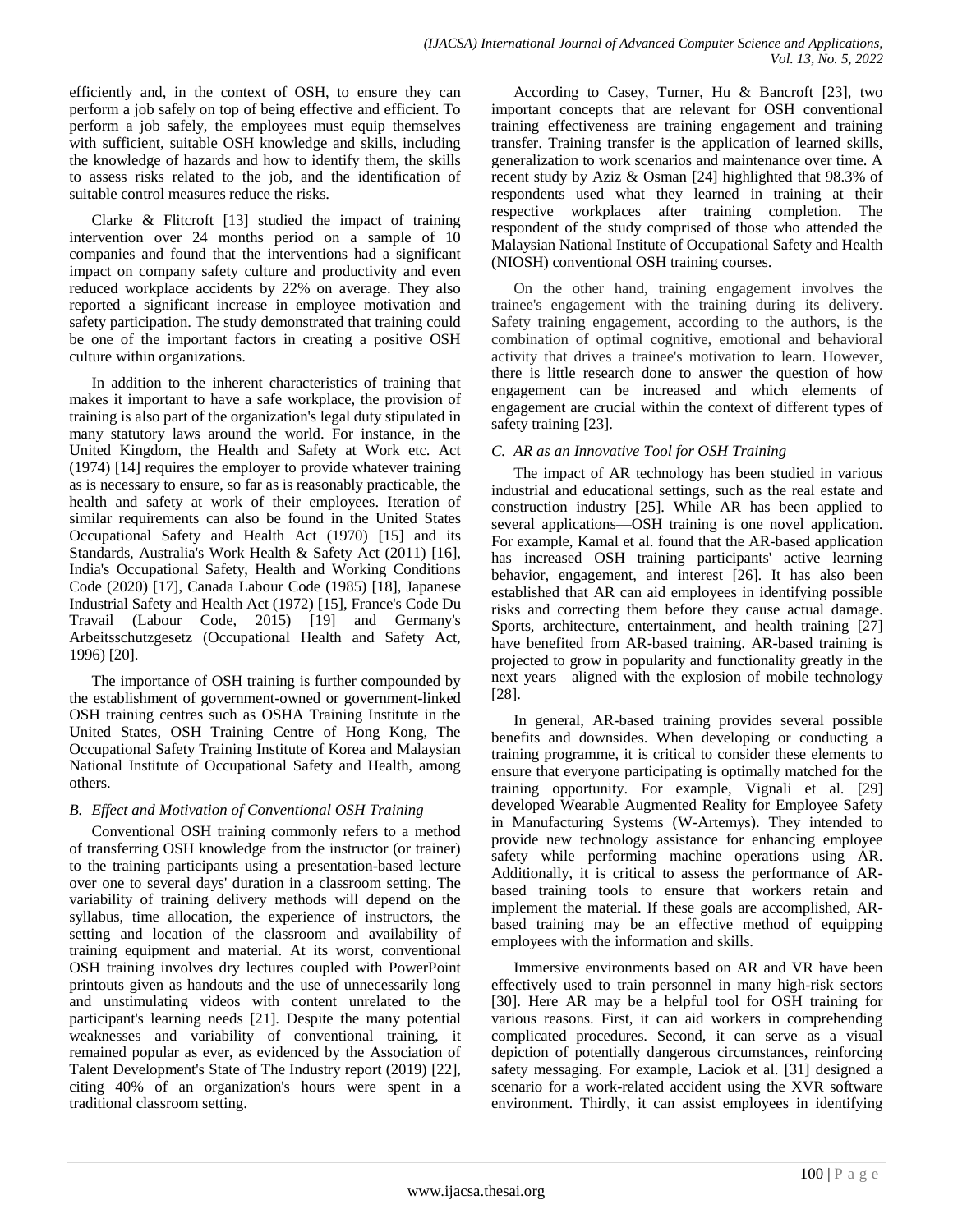and resolving dangers prior to the occurrence of real damage. Fourth, AR may be utilized to deliver hands-on training tailored to specific industrial or safety needs.

However, the fundamental challenge is that applications of AR to OSH are still in their infancy [32]. For example, current AR-based training systems lack the scalability to support complicated training requirements. In addition, they may not give adequate augmented visuals to offer cognitive support or support for educational techniques. Verily, the influence of AR on OSH training is dependent on the way it is integrated into the curriculum. Aromaa et al. [33] stressed that there is a need for more interactive virtual and augmented OSH training material.

Therefore, there are a few possible ways to integrate AR into OSH training. This includes bringing a serious game and gamification approach to offer personalized learning interaction. For example, Holtkamp et al. [34] integrate AR and serious gaming to train workers wearing the right protective equipment and how to properly use ladders on their job site. In addition, more and more new AR-based instructional technique is required to motivate trainees and students alike to learn OHS [35].

However, assessing and evaluating the success of online training can be challenging. For example, some individuals may find AR-based OSH training to be tedious or ineffective. This may result in the loss of critical information or skills that employees require to do their jobs. If employees are disengaged with the training, they may be less likely to retain and implement the material. All these possible disadvantages may result in diminished learning and retention. To tackle these challenges, Tarallo et al. [36] created a mobile solution targeted at streamlining and speeding up the flow of training content concerning safety-related issues among safety managers, workers, and casual users.

These disadvantages may be offset by the benefits of ARbased training, such as its accessibility and ease of use [37]. In general, both online and enhanced OSH trainings are projected to gain popularity soon. The primary issue will be to ensure that these training alternatives are meaningful and available to workers in various scenarios and locales.

# *D. AR Enhanced OSH Training*

Indeed, AR has the potential to improve OSH training outcomes by increasing trainee motivation. For example, Vigoroso et al. [38] prove that AR-based training games can boost training effectiveness. In their study, they proved that machine operators' abilities and safety understanding has also been enhanced. The learning process may be further sped up by incorporating learners. While AR has been implemented in a few sectors, it has yet to be implemented in OSH training.

Therefore, an enhanced OSH training is proposed by deploying an AR-based application called HazHunt. This enhanced training suggests the following hypotheses to be tested where the dependent variables are the effectiveness of implementing HazHunt in the enhanced OSH training, the impact of HazHunt towards learners' motivation, and the usability level of HazHunt application.

- $H_1$ : The implementation of HazHunt has a significant effect on trainees' learning effectiveness.
- H2: The enhanced training using HazHunt has a positive impact on the motivation of trainees.
- H3: The HazHunt app is perceived to have a high usability level by the trainees.

In conclusion, the following research objectives (RO) are established to test the hypotheses, then answer the research questions outlined, which are to:

- RO1. Measure the effectiveness of deploying HazHunt on academic performances.
- RO2. Evaluate the motivational impact of using HazHunt in the enhanced OSH training.
- RO3. Measure the usability level of HazHunt.

## III. METHODOLOGY

In overall, the aim of this study is to enhance the conventional OSH training by implementing AR technology. So, the AR-based application, HazHunt was firstly developed. Then, to achieve the three ROs, two sessions of short OSH training course was held. Department of Occupational Safety and Health (DOSH) officers were appointed as the trainers for the short courses. After the HazHunt prototype is developed, an advertisement targeting university staff and students is launched to find potential participants. Due to the pandemic, the courses had to be delivered online via Google Meet. Registered participants are separated into CG and EG. The first session is delivered conventionally to a control group (CG), followed by the second session to an experimental group (EG). HazHunt was deployed in the second session to EG. For the purpose of data collection, RO1 is measured with mechanical and chemical hazard identification post-quiz, RO2 is measured with Reduced Instructional Materials Motivation Survey (RIMMS), and RO3 is measured with System Usability Scale (SUS), developed by John Brooke [39].

#### *A. Phase I: Development of HazHunt*

HazHunt is a marker-based AR application. It is developed using Vuforia software, with the assistance of OSH expert. Fig. 1 shows the HazHunt main menu interface. HazHunt contains AR embedded hazard pictograms to be scanned with the app to access the elaborations and quizzes. Fig. 2 shows the pictogram buttons to access specific hazards. These pictograms are the AR markers to trigger the elaboration of each hazard type, consisting of a video and description. Fig. 3 is an example of HazHunt in action, used to trigger the "skull and crossbones" elaboration by scanning its pictogram.

# *B. Phase II: Short Courses for CG*

In the first session, the participants selected as the CG attended the course by conventional training method (online) as in Fig. 4. By the end of the session, a question and answer (Q&A) slot was conducted as shown in Fig. 5. Later, participants answered the post-quiz and the RIMMS.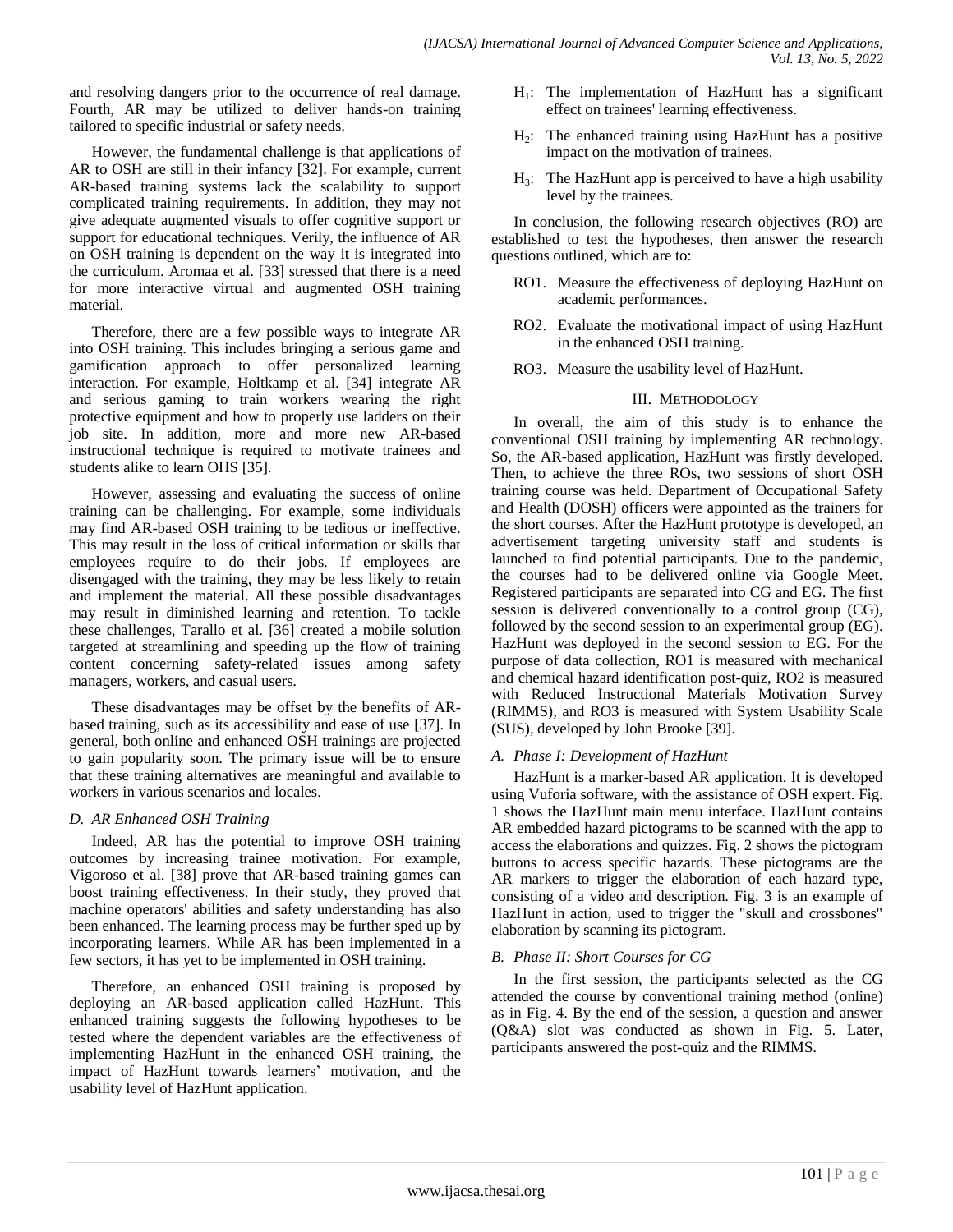

Fig. 1. HazHunt Main Menu.



Fig. 2. HazHunt Pictogram Buttons to Access the Specific Hazard.



Fig. 3. HazHunt: the Skull and Crossbones.



Fig. 4. The Presentation in the Short Course Session with the CG.

#### *C. Phase III: HazHunt Implementation for EG*

The group of participants selected as EG underwent the second session (online). The trainers involved were prepared with the knowledge and ability to use HazHunt. The usage of HazHunt was integrated into the training in delivering related content. Prior to the session, participants were provided with a HazHunt apk file to be downloaded and installed on their smart devices. During the session, the trainers instructed the EG to scan the marker that appeared on the shared screen using HazHunt, as shown in Fig. 6. In addition to the learning materials, Fig. 7 shows the HazHunt quiz to enrich the training with AR contents. At the end of the session, the EG answered the post-quiz, the RIMMS and the SUS.



Fig. 5. Q&A Session in the Short Course Session with the CG.



Fig. 6. HazHunt was used in the Short Course with the EG.



Fig. 7. The Quiz in HazHunt in the Short Course with the EG.

#### IV. RESULT

Courses were successfully conducted to both control groups (CG), and experimental groups (EG) involved 22 participants  $(n = 22)$  via Google Meet. Both courses were completed in October 2021.

#### *A. Post-Quiz*

The post-quiz consists of 18 questions derived from the topics covered in the course, which are corrosion, explosion, fire, general, health, oxidizer, and toxicity hazards. The postquiz is analyzed to test the first hypothesis: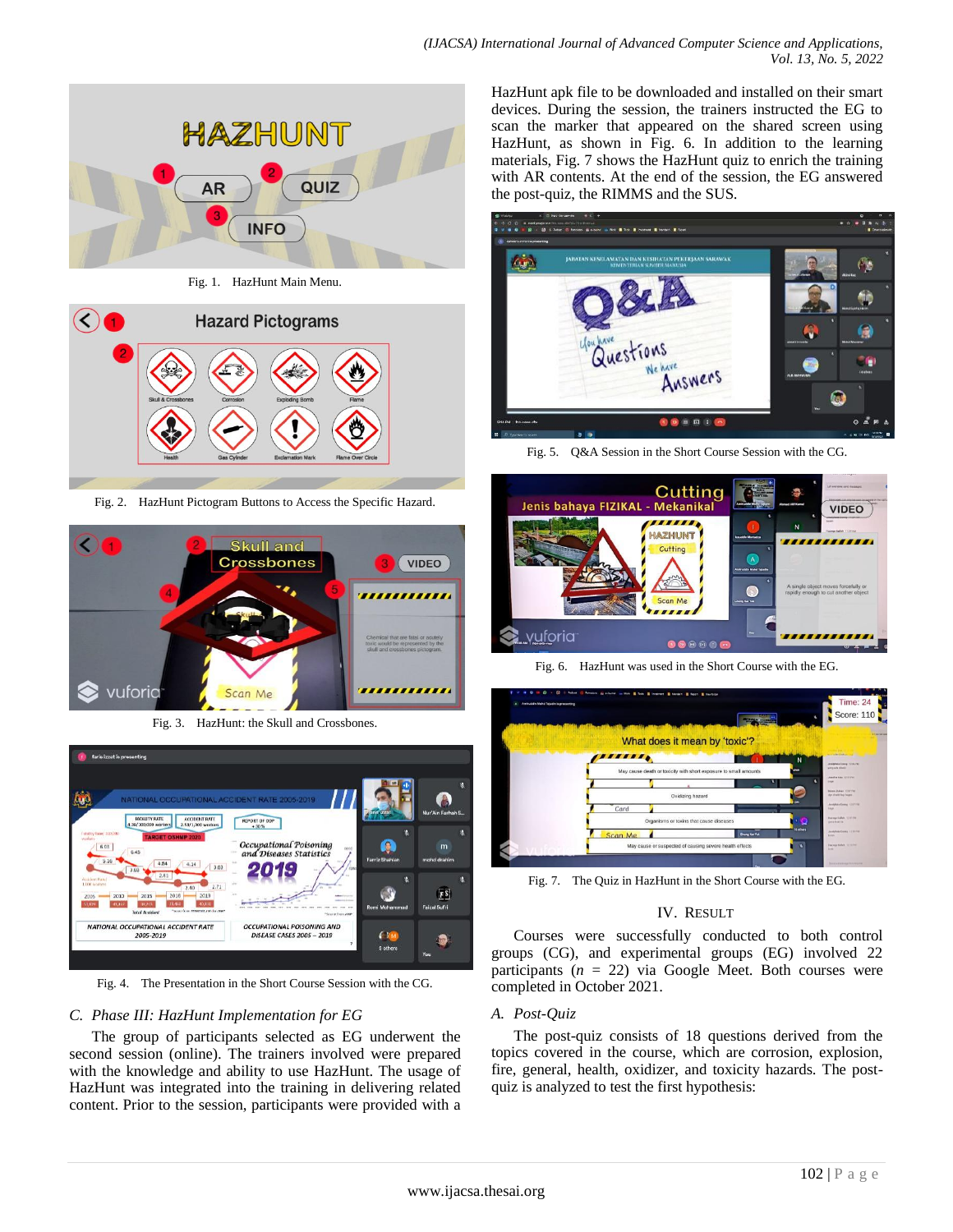$H_1$ : The implementation of HazHunt has a significant effect on trainees' learning effectiveness.

Table I shows the descriptive statistics of the post-quiz results from both groups. The post-quiz results of EG were hypothesized to be greater than CG's results. Based on the results, the EG has higher mean scores but also with higher standard deviation. This means the EG scores better than CG but vary larger among the participants, which shows that the HazHunt implementation does influence the learning effectiveness for the participants. This difference, however, was statistically non-significant, with  $t(21) = 0.48$ ,  $p = 0.32$ (one-tail), as can be observed from Table II.

#### *B. RIMMS*

The Reduced Instructional Motivation Survey (RIMMS) is a very useful tool to measure the learning motivations of the participants [40] to discern the differences between the CG and EG. The RIMMS is modified in conjunction with the training courses implementation. This survey is used to test the second hypothesis:

H2: The enhanced training using HazHunt has a positive impact on the motivation of trainees.

Table III shows the descriptive statistics for CG, whereas Table IV shows the descriptive statistics for EG. The means from statements 1 to 3, statements 4 to 6, statements 7 to 9, and statements 10 to 12 contribute to the mean for attention, relevance, confidence, and satisfaction factors, respectively, as shown in Table V. Individually, the EG scores a higher mean in statements 2, 6, 7, and 11. However, EG participants only scored higher in the confidence factor in the ARCS model for learning motivation, collectively. Nonetheless, the enhanced training using HazHunt has a slightly higher positive impact on the participants' motivation to learn.

| TABLE I. | <b>DESCRIPTIVE STATISTICS OF POST-QUIZ RESULTS</b> |
|----------|----------------------------------------------------|
|          |                                                    |

| $_{\rm CG}$               |       | EG                        |       |  |
|---------------------------|-------|---------------------------|-------|--|
| Mean                      | 13.41 | Mean                      | 13.82 |  |
| <b>Standard Deviation</b> | 2.15  | <b>Standard Deviation</b> | 3.38  |  |
|                           | 22.00 | ٨                         | 22.00 |  |

TABLE II. THE T-TEST FOR THE TWO-SAMPLE ASSUMES UNEQUAL VARIANCES

| <b>Measures</b>     | EG    | $_{\rm CG}$ |
|---------------------|-------|-------------|
| Mean                | 13.82 | 13.41       |
| N                   | 22.00 | 22.00       |
| Df                  | 21.00 |             |
| $t$ Stat            | 0.48  |             |
| $p(T<=t)$ one-tail  | 0.32  |             |
| t Critical one-tail | 1.69  |             |

## *C. SUS Score*

The SUS questionnaire is used to acquire the usability level [41] of HazHunt, distributed only to the participants in EG. The third hypothesis to be tested is:

 $H_3$ : The HazHunt app is perceived to have a high usability level by the trainees.

Table VI shows the descriptive statistics of the SUS scores for HazHunt. The scores range from 0 to 100, where HazHunt obtained a mean of 78.41 across 22 data collected, with the minimum and maximum scores being 62.50 and 95.00, respectively. According to the results shown in Table VII, the maximum scores with the count of 8 were recorded in the 'Good' rating, which means most of the scores were between 68 to 80.3 range. The second-highest scores count was recorded in 'Excellent' rating with the count of 10 participants to rate HazHunt above the 80.3 scores. None of the scores was equal to 68 under the 'Okay' and 'Poor' rating, but the 'Awful' rating consisted of 4 counts for the scores below 51. There might be several interpretations that can be perceived from these scores. However, factors non-related with HazHunt usability may have affected how participants provided the feedback in this questionnaire. Given that 81.8% (18 out of 22) participants provided above average for HazHunt SUS scores, HazHunt is perceived to have a high usability level.

TABLE III. DESCRIPTIVE STATISTICS OF RIMMS FOR CG

| <b>Statements</b>                                                                                                                 | Mean | <b>Standard</b><br><b>Deviation</b> |
|-----------------------------------------------------------------------------------------------------------------------------------|------|-------------------------------------|
| The quality of the slides helped to hold my<br>attention.                                                                         | 4.58 | 0.50                                |
| The way the information is arranged on the slides<br>helped keep my attention.                                                    | 4.54 | 0.51                                |
| The variety of passages, exercises, illustrations,<br>etc., helped keep my attention on the session.                              | 4.42 | 0.58                                |
| It is clear to me how the contents of these slides<br>are related to things I already know.                                       | 4.54 | 0.59                                |
| The content and style of writing in these slides<br>convey the impression of me being able to apply<br>the knowledge for my work. | 4.58 | 0.50                                |
| The content of these user instructions will be<br>useful to me.                                                                   | 4.50 | 0.51                                |
| As I sit more in the session, I was confident that I<br>could learn well.                                                         | 4.50 | 0.51                                |
| I was confident that I would be able to absorb all<br>the knowledge and information.                                              | 4.42 | 0.50                                |
| The good organization of the slides helped me be<br>confident that I would be able to learn.                                      | 4.42 | 0.58                                |
| I enjoyed learning with these slides so much that I<br>was stimulated to keep on learning.                                        | 4.54 | 0.51                                |
| I really enjoyed learning through the slides.                                                                                     | 4.54 | 0.51                                |
| It was a pleasure to learn with such a well-<br>designed slide.                                                                   | 4.46 | 0.51                                |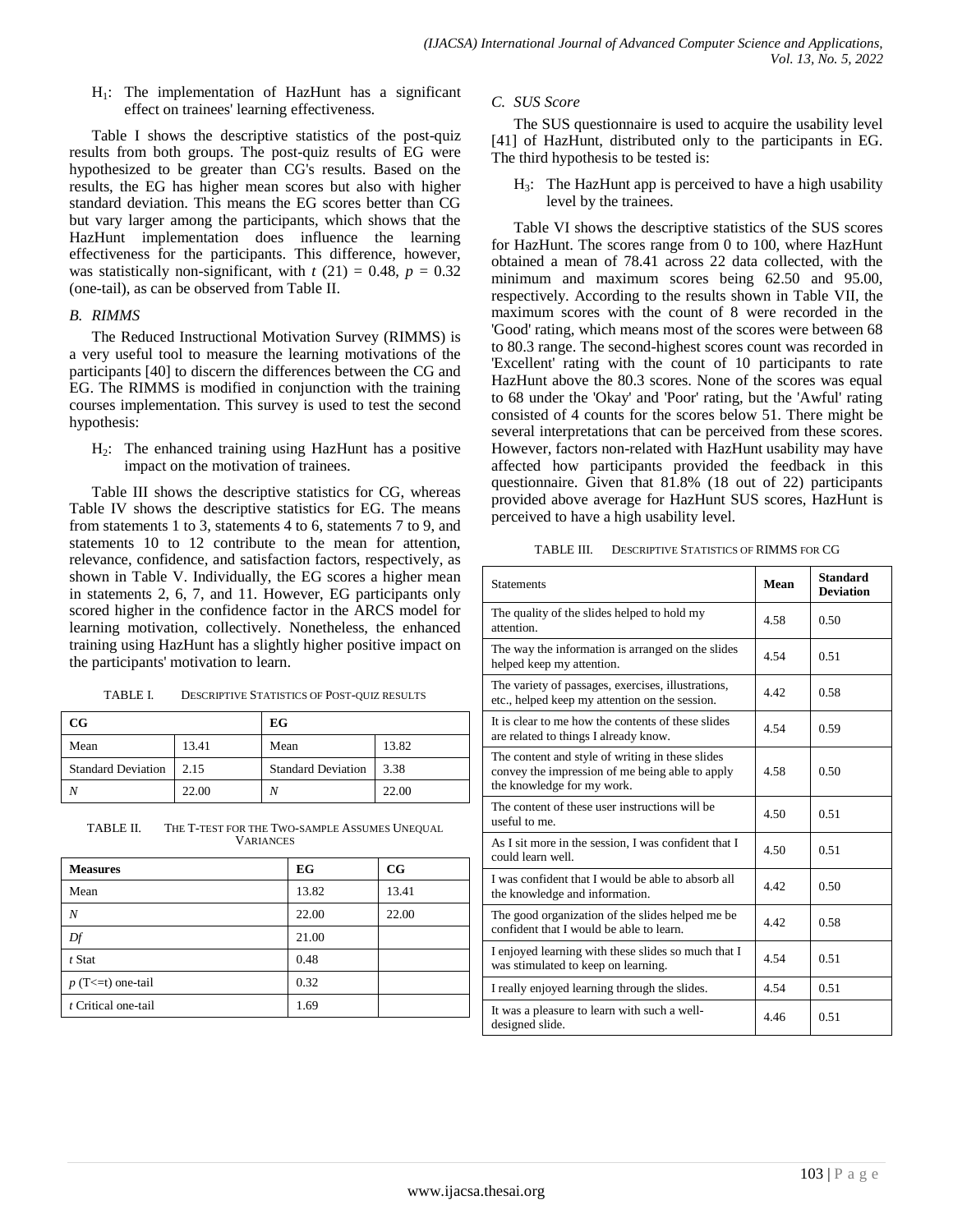TABLE IV. DESCRIPTIVE STATISTICS OF RIMMS FOR CG

| <b>Statements</b>                                                                                                                 | Mean | <b>Standard</b><br><b>Deviation</b> |
|-----------------------------------------------------------------------------------------------------------------------------------|------|-------------------------------------|
| The quality of the slides helped to hold my attention.                                                                            | 4.53 | 0.51                                |
| The way the information is arranged on the slides<br>helped keep my attention.                                                    | 4.58 | 0.51                                |
| The variety of passages, exercises, illustrations, etc.,<br>helped keep my attention on the session.                              | 4.42 | 0.69                                |
| It is clear to me how the contents of these slides are<br>related to things I already know.                                       | 4.47 | 0.61                                |
| The content and style of writing in these slides convey<br>the impression of me being able to apply the<br>knowledge for my work. | 4.53 | 0.51                                |
| The content of these user instructions will be useful to<br>me.                                                                   | 4.63 | 0.50                                |
| As I sit more in the session, I was confident that I<br>could learn well.                                                         | 4.53 | 0.51                                |
| I was confident that I would be able to absorb all the<br>knowledge and information.                                              | 447  | 0.51                                |
| The good organization of the slides helped me be<br>confident that I would be able to learn.                                      | 4.47 | 0.51                                |
| I enjoyed learning with these slides so much that I was<br>stimulated to keep on learning.                                        | 4.47 | 0.61                                |
| I really enjoyed learning through the slides.                                                                                     | 4.58 | 0.51                                |
| It was a pleasure to learn with such a well-designed<br>slide.                                                                    | 4.47 | 0.51                                |

TABLE V. MEAN FOR ACRS FACTORS MODEL FOR CG AND EG.

| Group       | <b>Attention</b> | <b>Relevance</b> | Confidence | <b>Satisfaction</b> |
|-------------|------------------|------------------|------------|---------------------|
| $_{\rm CG}$ | 4.51             | 4.54             | 4.44       | 4.51                |
| EG          | 4.51             | 4.54             | 4.49       | 4.51                |

| TABLE VI. |  | <b>SUS SCORES FOR HAZHUNT IN EG</b> |
|-----------|--|-------------------------------------|
|-----------|--|-------------------------------------|

| <b>SUS SCORE</b>          | <b>Value</b> |
|---------------------------|--------------|
| Mean                      | 78.41        |
| <b>Standard Deviation</b> | 10.02        |
| Minimum                   | 62.50        |
| Maximum                   | 95.00        |
| Count                     | 22.00        |

| <b>SUS Adjectival Rating</b> | Count    |
|------------------------------|----------|
| Poor                         | $\theta$ |
| Awful                        |          |
| Okay                         | 0        |
| Good                         | 10       |
| Excellent                    | 8        |

#### V. DISCUSSION

The HazHunt app is developed in the hope of enhancing the benefits of OSH training by applying AR-based technology. The analysis is done in the previous section shows positive results in terms of participants' feedback, but the differences are not huge or significant between CG and EG. However, there may be several inferences that can be made from the analysis done as follows.

## *A. Online Training Environment*

Online learning decreases a certain amount of enthusiasm among participants [42]. Furthermore, an online learning environment could have required the participants to master the usage of various hardware and software to get the most out of the training learning outcome [43]. Online training delivery is supposed to encourage active learning as the participants need to adapt to technology simultaneously looking at the course contents [44]. However, those who lack experience in virtual learning might face various technical issues before and during the training [45]. Additionally, the lack of interaction may have caused the participants to experience the feeling of being alienated or isolated [46]. These could have led the EG participant's HazHunt-enhanced training experience to be affected negatively.

## *B. Technical Inconveniences*

Another common factor that may lead to bad feedback is the occurrence of the technical inconvenience with participants being alone with no physical assistance could be provided, which includes when handling AR technology [47]. In addition, throughout the online learning session, connectivity issues also occurred among participants, which could disrupt the AR demonstration [48], causing a bad impression of the technology and HazHunt. As of date, HazHunt is only available for Android users, and some device or operating software-specific bugs may hinder certain participant learning processes [49]. Although only a small percentage, some users among the participants might have viewed AR as an entertainment tool and rather perceived the technology lack the suitability to be used as a part of professional training [50].

# *C. Teaching Presence*

For some people, teaching presence is required to ensure that the learning process happens as certain participants feel the need to have the trainer be physically closed to assist them to grow as the course progresses [51]. It is true that online training may replace face to face sessions in the cognitive area. Still, it could not replace meaningful interaction between trainer to participants and among peers [52], which caused the HazHunt enhanced training was not able to empower participants significantly.

#### VI. CONCLUSION

The purpose of this study was to determine the efficacy and usefulness of HazHunt, an AR-based application that was developed to enhance conventional OSH training. The markerbased AR app was built with the assistance of OSH expert using Vuforia. The enhancement of OSH training using HazHunt has been demonstrated to have a good influence on trainees' learning process. Based on the findings, AR technology has a positive effect towards academic performances and motivational impact of OSH training. Furthermore, the AR tool is shown to have a good usability level among the trainees, making the enhanced OSH training to have a new and meaningful experience.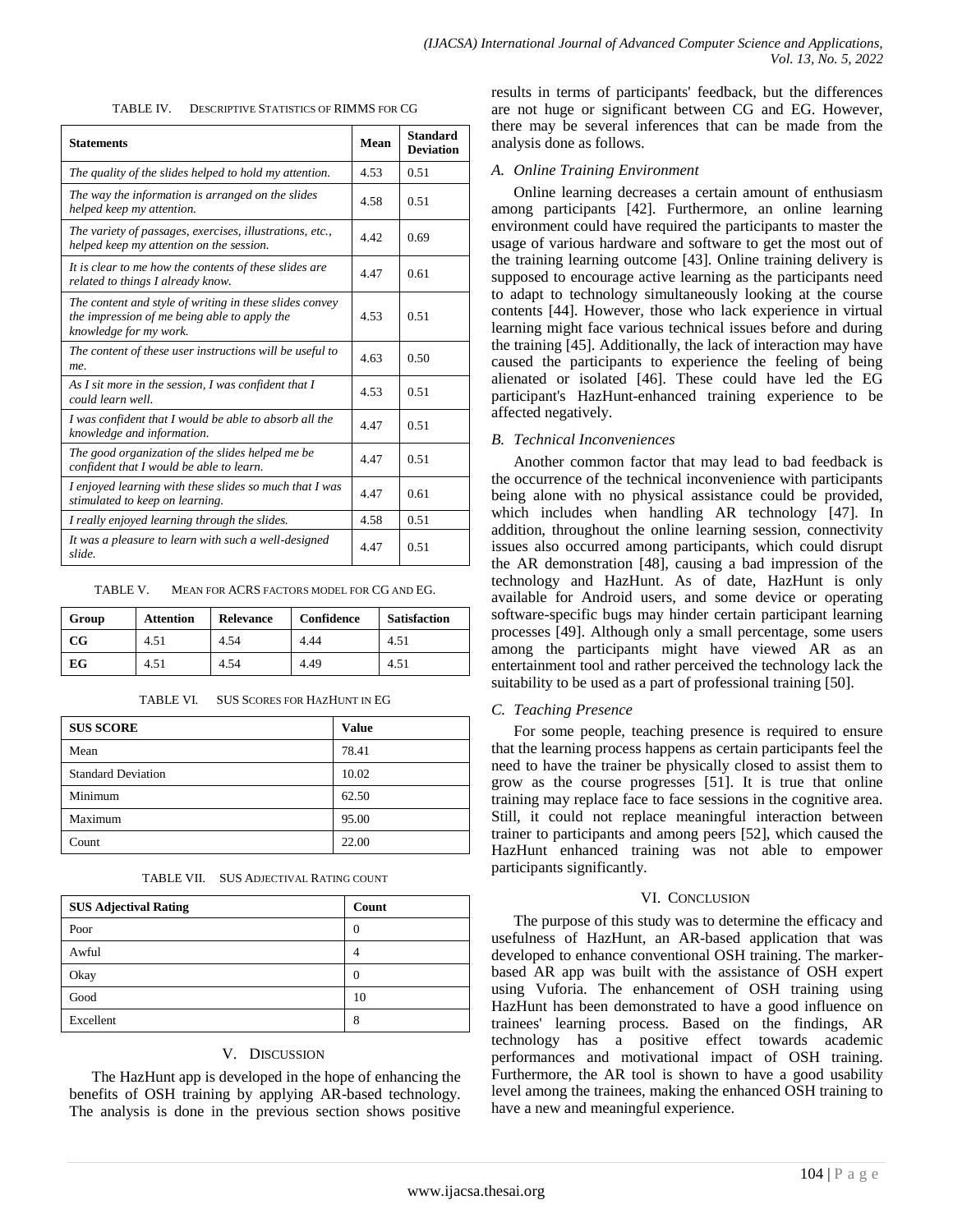#### ACKNOWLEDGMENT

This research was funded by the Universiti Malaysia Sarawak under the Cross-Disciplinary Research Grant scheme with the grant ID C09/CDRG/1837/2019.

#### **REFERENCES**

- [1] G. J. L. Micheli, G. Vitrano, and A. Calabrese, "Occupational Safety and Health Education and Training: A Latent Dirichlet Allocation Systematic Literature Review," in Lecture Notes in Networks and Systems, 2021, vol. 221 LNNS, pp. 491–502. doi: 10.1007/978-3-030- 74608-7\_61.
- [2] S. Chen, B. Hu, Y. Gao, Z. Liao, J. Li, and A. Hao, "Lower Limb Balance Rehabilitation of Post-stroke Patients Using an Evaluating and Training Combined Augmented Reality System," in Adjunct Proceedings of the 2020 IEEE International Symposium on Mixed and Augmented Reality, ISMAR-Adjunct 2020, 2020, pp. 217–218. doi: 10.1109/ISMAR-Adjunct51615.2020.00064.
- [3] L. Beever, S. Pop, and N. W. John, "Assisting Serious Games Level Design with an Augmented Reality Application and Workflow," in Computer Graphics and Visual Computing, CGVC 2019, 2019, pp. 9– 17. doi: 10.2312/cgvc.20191253.
- [4] M. T. Jdaitawi and A. F. Kan'an, "A Decade of Research on the Effectiveness of Augmented Reality on Students with Special Disability in Higher Education," Contemp. Educ. Technol., vol. 14, no. 1, pp. 1– 16, 2022, doi: 10.30935/cedtech/11369.
- [5] X. Han, Y. Chen, Q. Feng, and H. Luo, "Augmented Reality in Professional Training: A Review of the Literature from 2001 to 2020," Appl. Sci., vol. 12, no. 3, 2022, doi: 10.3390/app12031024.
- [6] F.-K. Chiang, X. Shang, and L. Qiao, "Augmented reality in vocational training: A systematic review of research and applications," Comput. Human Behav., vol. 129, p. 107125, 2022, doi: https://doi.org/10.1016/j.chb.2021.107125.
- [7] G. Makransky, S. Borre-Gude, and R. E. Mayer, "Motivational and cognitive benefits of training in immersive virtual reality based on multiple assessments," J. Comput. Assist. Learn., vol. 35, no. 6, pp. 691–707, 2019, doi: 10.1111/jcal.12375.
- [8] C. F. Yeap, N. Suhaimi, and M. K. M. Nasir, "Issues, Challenges, and Suggestions for Empowering Technical Vocational Education and Training Education during the COVID-19 Pandemic in Malaysia," Creat. Educ., vol. 12, no. 08, pp. 1818–1839, 2021, doi: 10.4236/ce.2021.128138.
- [9] M. U. Sattar, S. Palaniappan, A. Lokman, A. Hassan, N. Shah, and Z. Riaz, "Effects of virtual reality training on medical students' learning motivation and competency," Pakistan J. Med. Sci., vol. 35, no. 3, pp. 852–857, 2019, doi: 10.12669/pjms.35.3.44.
- [10] J. Bacca, S. Baldiris, R. Fabregat, and Kinshuk, "Framework for designing motivational augmented reality applications in vocational education and training," Australas. J. Educ. Technol., vol. 35, no. 3, pp. 102–117, 2019, doi: 10.14742/ajet.4182.
- [11] J. Bacca, S. Baldiris, R. Fabregat, and Kinshuk, "Insights into the factors influencing student motivation in Augmented Reality learning experiences in Vocational Education and Training," Front. Psychol., vol. 9, no. AUG, 2018, doi: 10.3389/fpsyg.2018.01486.
- [12] O. Alhadreti, "Assessing Academics' Perceptions of Blackboard Usability Using SUS and CSUQ: A Case Study during the COVID-19 Pandemic," Int. J. Hum. Comput. Interact., vol. 37, no. 11, pp. 1003-1015, 2021, doi: 10.1080/10447318.2020.1861766.
- [13] S. Clarke and C. Flitcroft, "The effectiveness of training in promoting a positive OSH culture," Eff. Train. Promot. a Posit. OSH Cult. Inst. Occup. Saf. \& Heal. Wigst., 2013.
- [14] J. S. Humphreys, "Health and Safety at Work Act 1974: is it too late to teach an old dog new tricks?," Policy Pract. Heal. Saf., vol. 5, no. 1, pp. 19–35, 2007.
- [15] L. Hornberger, "Occupational Safety and Health Act of 1970," Clev. St. L. Rev., vol. 21, p. 1, 1972.
- [16] S. Australia, "Work Health and Safety Act 2012," Aust. Fed. Gov., 2011.
- [17] A. Roychowdhury and K. Sarkar, "Labour reforms in a neo-liberal setting: Lessons from India," Glob. Labour J., vol. 12, no. 1, 2021.
- [18] N. Solomon, "The Negotiation of First Agreements under the Canada Labour Code," Relations Ind. Relations, vol. 40, no. 3, pp. 458-472, 1985.
- [19] J. Dirringer, E. Dockès, E. Guillaume, P. Le Moal, and M. Marc, Le Code du travail en sursis? Éditions Syllepse, 2015.
- [20] A. Kelm, A. Meins-Becker, and M. Helmus, "Improving occupational health and safety by using advanced technologies and BIM," in ISEC 2019 - 10th International Structural Engineering and Construction Conference, 2019. doi: 10.14455/isec.res.2019.92.
- [21] H. E. Greene and C. L. Marcham, "Online vs. conventional safety training approaches,‖ Prof. Saf., vol. 64, no. 01, pp. 26–31, 2019.
- [22] M. Ho, "state of the industry: Talent development benchmarks and trends." Alexandria, VA: ATD Research, 2019.
- [23] T. Casey, N. Turner, X. Hu, and K. Bancroft, "Making safety training stickier: A richer model of safety training engagement and transfer," J. Safety Res., vol. 78, pp. 303–313, 2021, doi: 10.1016/j.jsr.2021.06.004.
- [24] S. F. A. Aziz and F. Osman, "Does compulsory training improve occupational safety and health implementation? The case of Malaysian," Saf. Sci., vol. 111, pp. 205–212, 2019.
- [25] A. Kelm, A. Meins-Becker, and M. Helmus, "Improving occupational health and safety by using advanced technologies and BIM," in ISEC 2019 - 10th International Structural Engineering and Construction Conference, 2019. doi: 10.14455/isec.res.2019.92.
- [26] A. A. Kamal, S. N. Junaini, A. H. Hashim, F. S. Sukor, and M. F. Said, ―The Enhancement of OSH Training with an Augmented Reality-Based App," Int. J. Online Biomed. Eng., vol. 17, no. 13, pp. 120-134, 2022, doi: 10.3991/ijoe.v17i13.24517.
- [27] A. R. Corvino, E. M. Garzillo, P. Arena, A. Cioffi, M. G. L. Monaco, and M. Lamberti, "Augmented Reality for Health and Safety Training Program Among Healthcare Workers: An Attempt at a Critical Review of the Literature," Adv. Intell. Syst. Comput., vol. 876, pp. 711-715, 2019, doi: 10.1007/978-3-030-02053-8\_108.
- [28] N. I. N. Ahmad and S. N. Junaini, "Augmented Reality for Learning Mathematics: A Systematic Literature Review," Int. J. Emerg. Technol. Learn., vol. 15, no. 16, pp. 106–122, 2020, doi: 10.3991/ijet.v15i16.14961.
- [29] G. Vignali et al., "Development of a 4.0 industry application for increasing occupational safety: Guidelines for a correct approach," 2019. doi: 10.1109/ICE.2019.8792814.
- [30] S. Hasanzadeh, N. F. Polys, and J. M. De La Garza, "Presence, Mixed Reality, and Risk-Taking Behavior: A Study in Safety Interventions," IEEE Trans. Vis. Comput. Graph., vol. 26, no. 5, pp. 2115–2125, 2020, doi: 10.1109/TVCG.2020.2973055.
- [31] V. Laciok, A. Bernatik, and M. Lesnak, "Experimental implementation of new technology into the area of teaching occupational safety for industry 4.0," Int. J. Saf. Secur. Eng., vol. 10, no. 3, pp. 403-407, 2020, doi: 10.18280/ijsse.100313.
- [32] K. Gutsche and C. Droll, "Enabling or stressing? Smart information use within industrial service operation," Lect. Notes Comput. Sci. (including Subser. Lect. Notes Artif. Intell. Lect. Notes Bioinformatics), vol. 12199 LNCS, pp. 119–129, 2020, doi: 10.1007/978-3-030-49907- 5\_9.
- [33] S. Aromaa, A. Väätänen, I. Aaltonen, V. Goriachev, K. Helin, and J. Karjalainen, "Awareness of the real-world environment when using augmented reality head-mounted display," Appl. Ergon., vol. 88, 2020, doi: 10.1016/j.apergo.2020.103145.
- [34] B. Holtkamp, M. Alshair, D. Biediger, M. Wilson, C. Yun, and K. Kim, ―Enhancing subject matter assessments utilizing augmented reality and serious game techniques," in ACM International Conference Proceeding Series, 2019. doi: 10.1145/3337722.3337743.
- [35] A. Wahana and H. H. Marfuah, "The Use of Augmented Reality to Build Occupational Health and Safety (OHS) Learning Media," in Journal of Physics: Conference Series, 2021, vol. 1823, no. 1. doi: 10.1088/1742-6596/1823/1/012060.
- [36] A. Tarallo et al., "An augmented and interactive AID for occupational safety," in 30th European Safety and Reliability Conference, ESREL